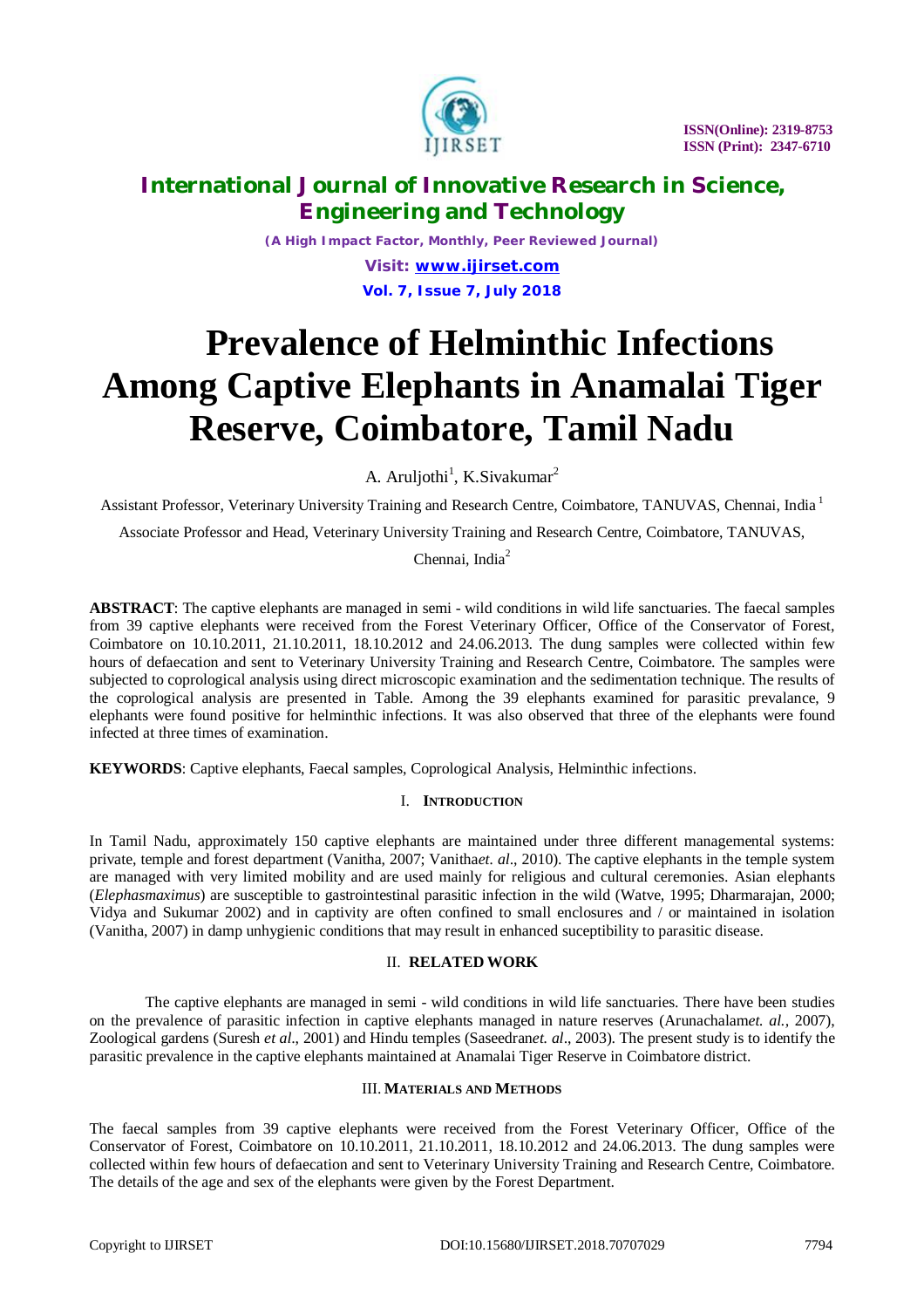

# **International Journal of Innovative Research in Science, Engineering and Technology**

*(A High Impact Factor, Monthly, Peer Reviewed Journal)*

# *Visit: [www.ijirset.com](http://www.ijirset.com)*

## **Vol. 7, Issue 7, July 2018**

The samples were subjected to coprological analysis using direct microscopic examination and the sedimentation technique. In the sedimentation technique, a small amount of faecal sample was emulsified with 10 ml of water in a centrifuge tube and was centrifuged for 2 minutes at 3000 rpm. The supernatant was poured off carefully and a drop of the sediment was placed on a slide and examined under the microscope.

#### IV.**EXPERIMENTAL RESULTS AND DISCUSSION**

Among the 39 elephants examined for parasitic prevalance, 9 elephants were found positive for helminthic infections. All the elephants found positive for helminthic infections were infected only with Strongyle species except one. Only one elephant was found infected with both Strongyle species and Anoplocephala species. Both eggs and worms of Strongyle species were identified from the infected elephants. It was also observed that three of the elephants were found infected at three times of examination.

Mbaya*et. al*., (2013) recorded the Strongyle infections in African elephants of the Chad Basin National Park. They also opined that the intrinsic and extrinsic factors played a role on the prevalence and worm burden of gastro intestinal parasites of elephants of the Chad Basin National Park.

In the present study only one elephant was infected both with Strongyle species and Anoplocephala species. This is similar to the observation made by Kinsella *et. al.,* (2004) and they revealed the presence of a Schistosome and a complex of intestinal Strongylids and Ciliates from the African Forest elephants from the Republic of Congo and Central African Republic. Watve and Sukumar (1997) suggested that the Asian elephants with longer tusks have lower parasitic infection. Vanitha*et. al.,* (2010) observed that the intestinal parasite prevalence was higher in the captive elephants of the forest department system compared to temple and private systems. In the forest department most of the captive elephants are managed at the timber camps in social groups, sharing the natural habitat of wild elephants have higher prevalence of parasites (Dharmarajan, 2000; Vidya and Sukumar 2002).

It was observed that three elephants have been found to be infected at three times of faecal examination. This could be due to the social lifestyle along with the semi-natural environment shared by wild elephants enhancing the susceptibility to parasite infection from both within the system as well as from wild. The repeated infection may also be due to the development of resistance to similar antiparasitic drugs. Hence this study suggests that the frequent deworming with different parasiticides and repeated faecal examinations are required before and after deworming during different seasons.

### V. **CONCLUSION**

An attempt was made to study the prevalence of helminthic infection among 39 captive elephants maintained by the Forest Department at Anamalai Tiger Reserve, Coimbatore through coprological analysis using direct microscopic examination and the sedimentation technique. The faecal samples were collected four times over a period of 3 years from all the 39 captive elephants. Nine elephants were positive for helminthic infections and all but one was infected with only Strongyle species and the one with both Strongyle species and Anoplocephala species. Both eggs and worms of Strongyle species were identified. It was observed that three elephants were found infected at three times of examination. Hence it is suggested that the captive elephants may require periodical faecal examination and deworming with different parasiticides at different seasons to maintain good health.

#### **REFERENCES**

- [1] Arunachalam, K., Raman, M. and Harikrishnan, T.J. (2007) Tamil Nadu. Zoo's Print Journal **22** (11): 2898 2899.
- [2] Dharmarajan, G. (2000) Epidemiology in wild and domestic herbivores at the Mudumalai Wildlife Sanctuary, Tamilnadu. M.V.Sc., Thesis submitted to Tamil Nadu Veterinary and Animal Sciences University, Chennai, Tamil Nadu, p. 75.
- [3] Kinsella, J.M., Deem, S.L., Blake, S. and Freeman, A.S. (2004) Comparative Parasitology. 71 (2): 104-110.<br>[4] Mbaya, A.W., Ogwiji, M. and Kumshe, H.A. (2013) Pakistan Journal of Biological Sciences, 16: 1152 11
- [4] Mbaya, A.W., Ogwiji, M. and Kumshe, H.A. (2013) Pakistan Journal of Biological Sciences, **16**: 1152 1158.
- [5] Milind, G., Watve and Sukumar, R. (1997) Current Science. **72** (11): 885 889.
- [6] Saseedran, P.C., Rajendran, S., Subramanian, H. Sasikumar, M., Vivek, G. and Anil, K.S. (2003) Zoo's Print Journal **19** (3): 1422.
- [7] Suresh, K.P., Choudhuri, C., NaliniKumari, K., Md. Hafeez and Hamsa, P.A. (2001) Zoo"s Print Journal **16** (7): 539 540.
- [8] Vanitha, V., (2007) Studies on the status and management of captive Asian elephants (*Elephasmaximus*) at Tamilnadu in southern India Ph.D., Thesis. submitted to the Bharathidasan University. Tiruchirapalli, India.